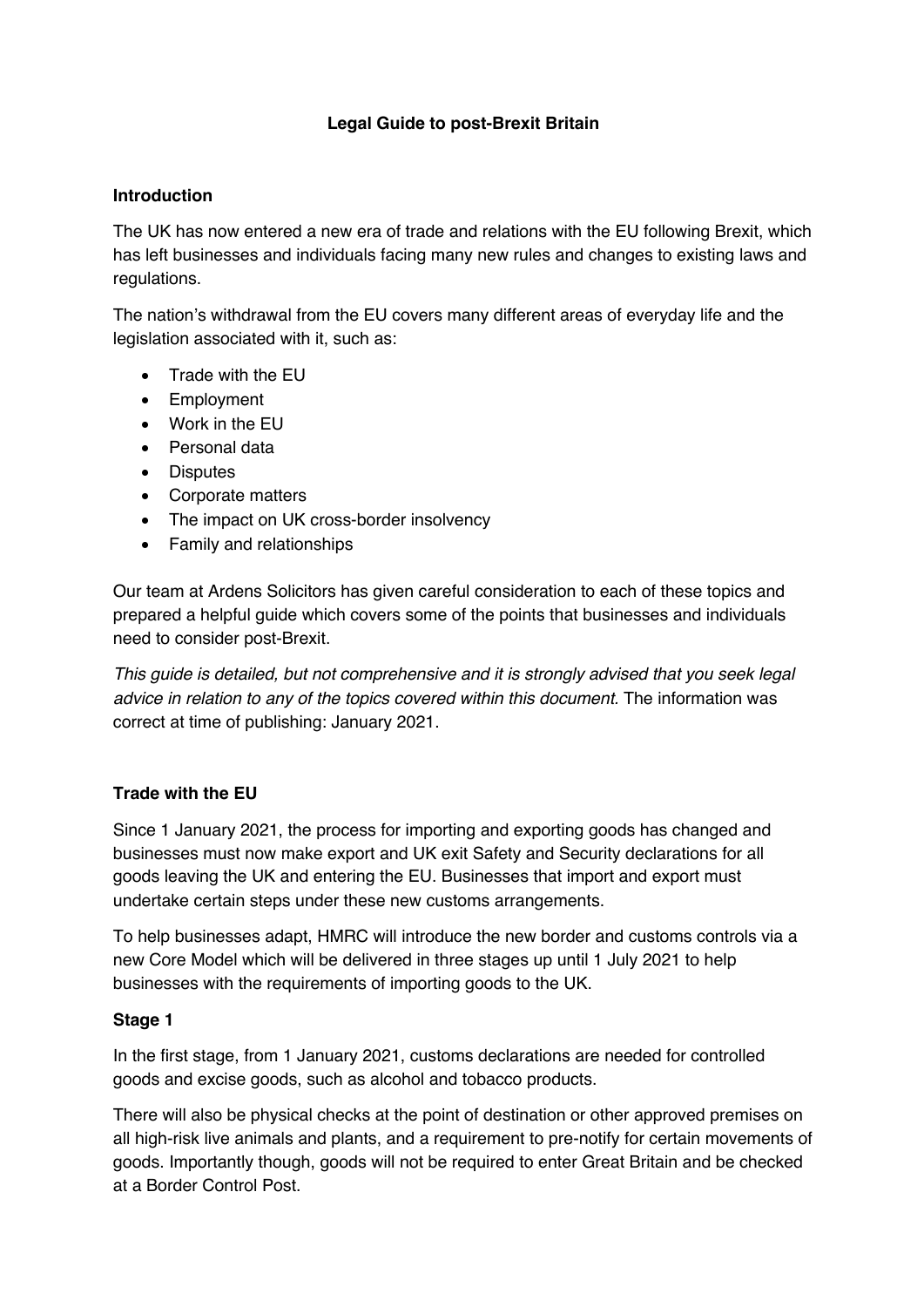# **Stage 2**

The second stage, which takes place from 1 April 2021, will require pre-notification and the relevant health documentation on all products of animal origin, for example, meat, honey, milk or egg products and all regulated plants and plant products. At this stage, all physical checks will continue to be conducted at the point of destination.

# **Stage 3**

The third and final stage takes place from 1 July 2021, when there will be full controls in place for all goods that are imported. Goods businesses will have to make full customs declarations at the point of importation.

Full Safety and Security declarations will also be required, while for commodities subject to sanitary and phytosanitary controls, these will have to be presented to Border Control Posts and there will be an increase in physical checks at the UK border as well.

Although this staged approach ensures that businesses importing non-controlled goods can opt to delay customs declarations for up to six months, they must make sure they keep sufficient records of imported goods in this period.

## **Be aware**

There is no "mutual recognition of conformity assessment" in the agreement, which means checks on product standards is going to be more difficult.

If you want to sell your product in both the UK and the EU, you may have to get it checked twice, to get it certified.

On other border issues, there is also no agreement on recognising safety standards for exporting food of animal origin, which means potentially, costly checks for products going into the EU single market.

There will, however, be some measures which cut technical trade barriers, and the mutual recognition of trusted trader schemes stay in place, which will make it easier for large companies to operate across borders.

## **Steps to take now**

At this stage though, it is important that businesses:

- Acquire a GB EORI number if you intend to import or export from the EU. If your business makes declarations or gets customs decisions in an EU country, you'll need to get an EU EORI from the customs authority in the EU country where you submit your first declaration as well
- Prepare to pay or account for VAT on imported goods
- Consider commercial arrangements and terms of trade
- Determine the customs value of goods
- Confirm rules of origin
- Consider how customs declarations to HMRC systems will be made and the use of a customs intermediary.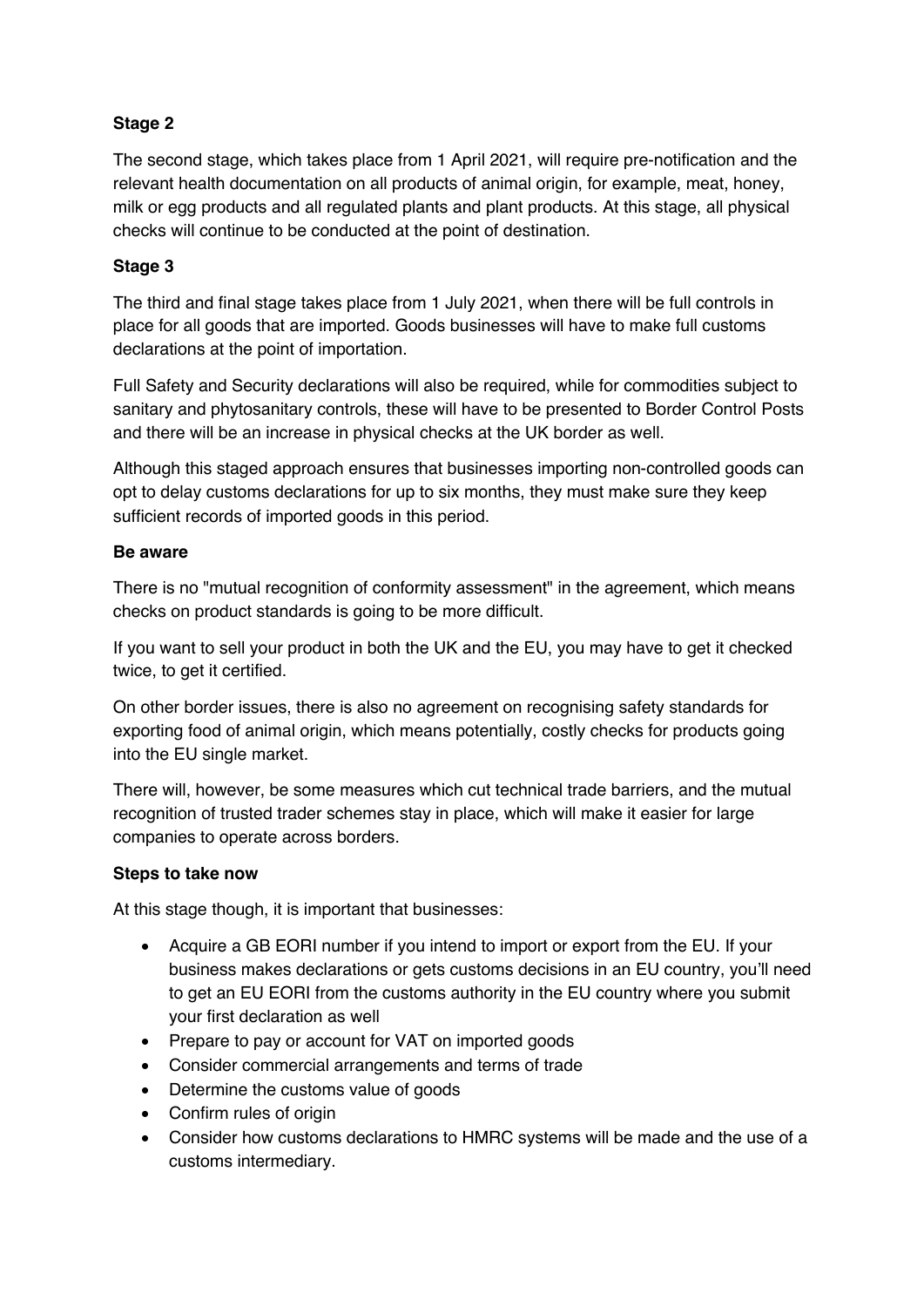Businesses in certain industries may also need to check:

- What export licences or certificates they require
- The marking, labelling and marketing standards for food, plant seeds and manufactured goods
- The rules for exporting or importing alcohol, tobacco and certain oils.

If you move goods into Northern Ireland or via it into the EU, then you can sign up for the Government's free Trader Support Service and you should acquire an 'XI' EORI number.

This free-to-use Trader Support Service is available to businesses of any size moving goods into Northern Ireland, providing guidance, training, a digital declaration support service and support from customs experts.

## **The Rules of Origin**

Tariff-free trade with the EU is based around the concept of the Rules of Origin. Under the EU-UK free trade agreement, tariffs will not be charged where a business can demonstrate that goods meet these rules and are predominantly of UK origin.

The simplest way to think about the rules of origin is to give goods being imported and exported an 'economic nationality'. This determines where they have been produced or manufactured, not just where they have been shipped or bought from.

There are two different types of Rules of Origin, preferential and non-preferential. Under the free trade agreement (FTA) the former applies meaning that the UK and the EU have agreed to remove tariffs for each other's goods. This grants a preference not provided to other nations with such a deal.

UK goods seeking to enter the EU under this preference have to prove that they are from the UK under particular rules agreed in the FTA. This prevents a country without a trade deal from accessing the EU market through the UK and vice versa.

Generally speaking, the free trade agreement says that goods must be locally sourced, or must have had sufficient work carried out on them in the UK.

However, already we have seen some conflict with items such as Marks and Spencer's famous Percy Pig sweets, which have seen tariffs placed upon them because despite being packaged and developed in the UK the products themselves are produced in Germany.

This matter is in fact far more complicated than this. How it applies to each sector or to each individual item exported and imported between the EU and UK varies and this only becomes more complicated when you consider more complex manufactured items.

The complexity of supply chains can mean that proof of origin can be difficult for traders to supply and hard for authorities to assess.

## **Assessing rules of origin**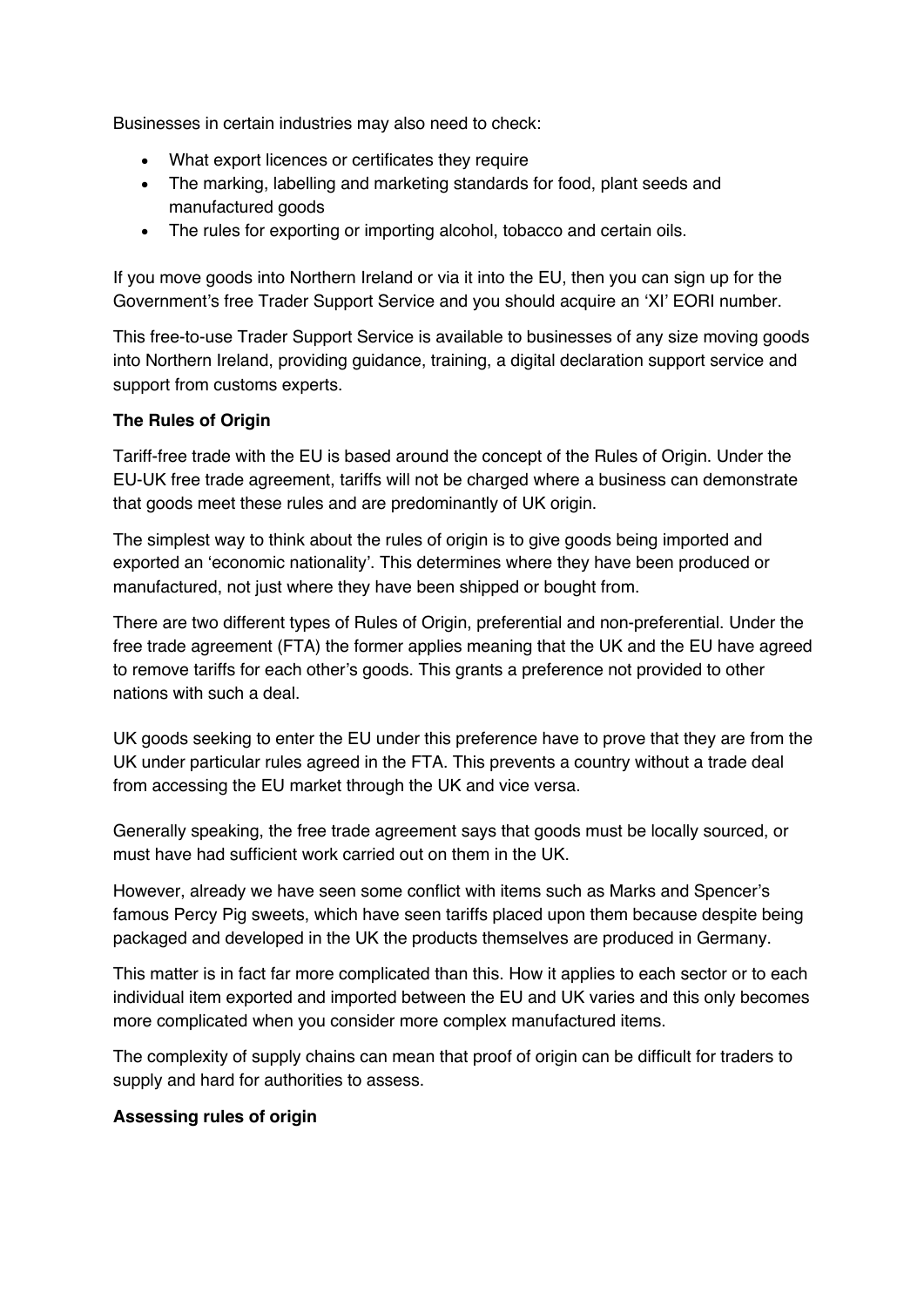The first step for a business is to determine what good is being traded. The World Customs Organization has a list classifying every product traded under tariff headings. Each product has a unique code which is grouped into broader categories.

Once the good is classified, the next step is to establish its 'economic nationality' as opposed to simply the country it came from. This involves determining the good's value and where the contributions were made in adding value to the final product.

If all materials were obtained and processed in one state, it would be 'wholly obtained' in that country. That would apply, for example, to agricultural produce, raw materials and natural resources.

But consider for a moment a car. It may be made up of thousands of individual components down to individual bolts and bulbs, each of which comes from a different supplier from around the world.

With multiple components adding value, it can be very difficult to determine origin for some products. In this case, the final product is determined by the location of the "last substantial transformation."

For preferential origin such as the EU-UK relies on, substantial transformation is defined through one or a combination of three main criteria:

- **Change of tariff classification:** When the work undertaken within a country results in a change of classification. For example, the unique code for car parts, 8708, is different to the code for a finished car, 8703. If a country assembles car parts into a finished car, it would qualify as a change of tariff classification.
- **Sufficient value-added:** The originating state must contribute a minimum percentage of the value of a product. Each component will add a certain amount of value, calculated as the percentage of the ex-works price of the final good (i.e. the total price of the inputs to the good exempting transportation and insurance costs).
- **Specific processing:** Finished products can qualify when particular specific working or processing activities are carried out. For example, a rule may require clothing products to be manufactured from yarn.

The precise rules are very detailed and can change for each product depending on what is agreed in the FTA. Typically, for preferential origin such as is found in the new FTA, more than 50 per cent of value has to be added to claim origin, but it differs for each classification of goods.

From 1 January 2021, in order for businesses to benefit from preferential tariffs when importing into the UK or EU, they must claim preference on their customs declaration and declare they hold proof that the goods meet the rules of origin.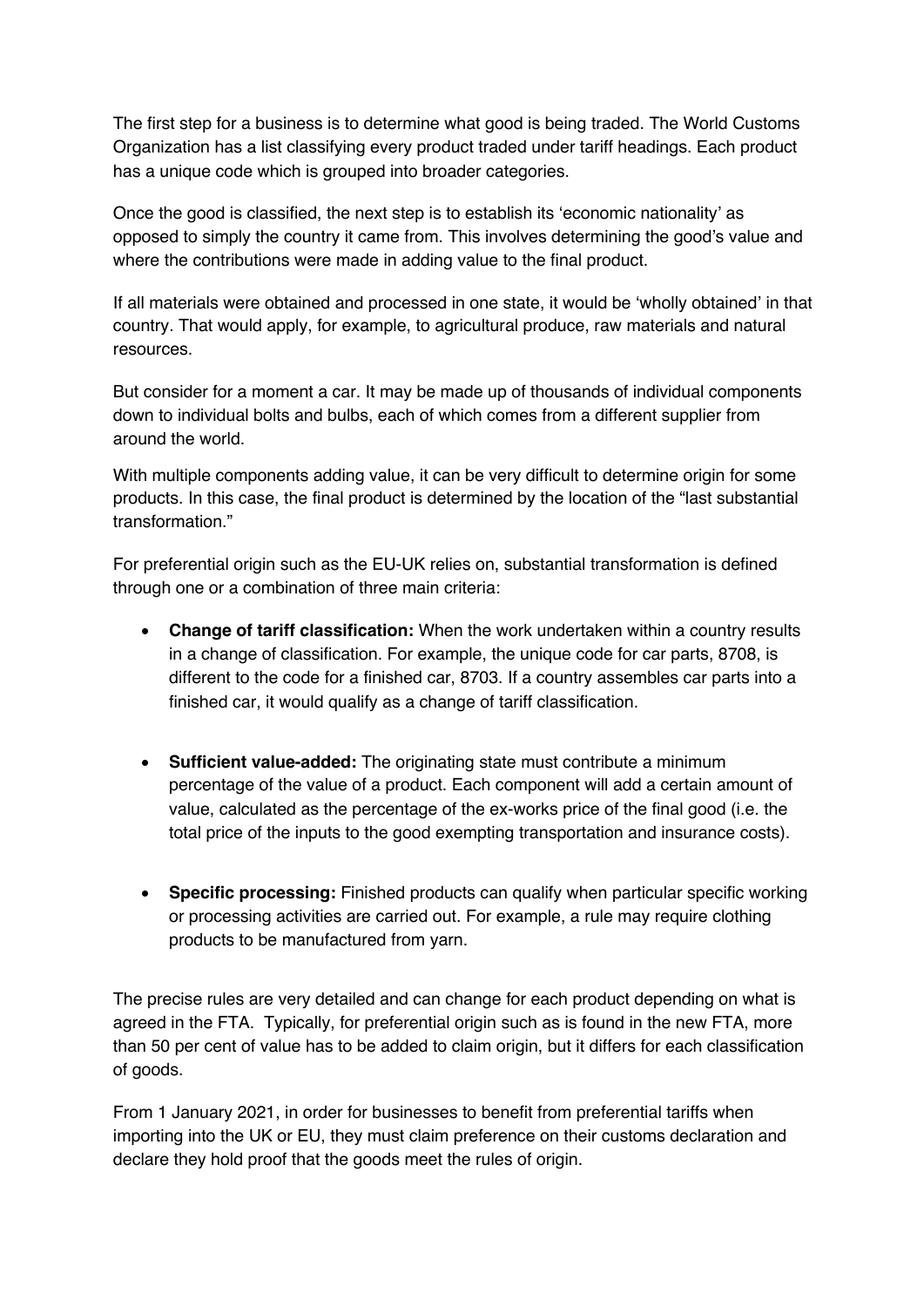This can take the form of a statement of origin completed by the exporter on a commercial document, or knowledge obtained and held by the importer that the goods are originating in the UK.

The UK and EU have agreed to a 12-month grace period. This means that until 31 December 2021, businesses do not need supplier's declarations from business suppliers in place when the goods are exported but they must be confident that the goods do meet the preferential Rules of Origin. Businesses may be asked to retrospectively provide a supplier's declaration after this date.

The new rules regarding trade between the UK and EU are complex and could have a significant effect on your existing relationships with clients and suppliers in the EU.

## **Employment**

Much of UK employment law is derived from EU laws and directives, including the Transfer of Undertakings (Protection of Employment Regulations 2006) (TUPE)) and Working Time Regulations (WTR).

These were granted by the European Communities Act 1972 and work alongside primary UK legislation, such as the Equality Act 2010, which contains laws on equal pay, race and disability discrimination.

Whilst no existing EU law has been automatically converted into domestic law under the Withdrawal Act, many laws have been redefined as 'retained EU law' and these laws are to be interpreted in consideration of relevant EU case law.

The Supreme Court and the Court of Appeal has no authority to depart from retained EU case law, as long as it applies the same tests, case law and decisions. This approach ensures that where laws are revoked or amended post-Brexit, the decision-making process remains consistent and fair.

Therefore, the rights workers enjoyed under EU law will remain applicable, until and unless the Supreme Court or the Court of Appeal deemed it fair and reasonable to depart from such law.

## **Discrimination**

The UK's discrimination laws, as mentioned, are contained within the Equality Act 2010 and will, therefore, remain in force regardless of the nation's decision to leave the EU and the European Communities Act 1972.

There have been concerns that the UK Government could repeal the Equality Act, however, at this time there is little indication that it intends to do so, given the controversy it would face.

Any changes to the existing laws of direct discrimination, indirect discrimination and harassment are also unlikely to occur. However, there is currently no statutory cap on the potential discrimination award for compensation and this could be imposed in future.

## **Working Time Regulations**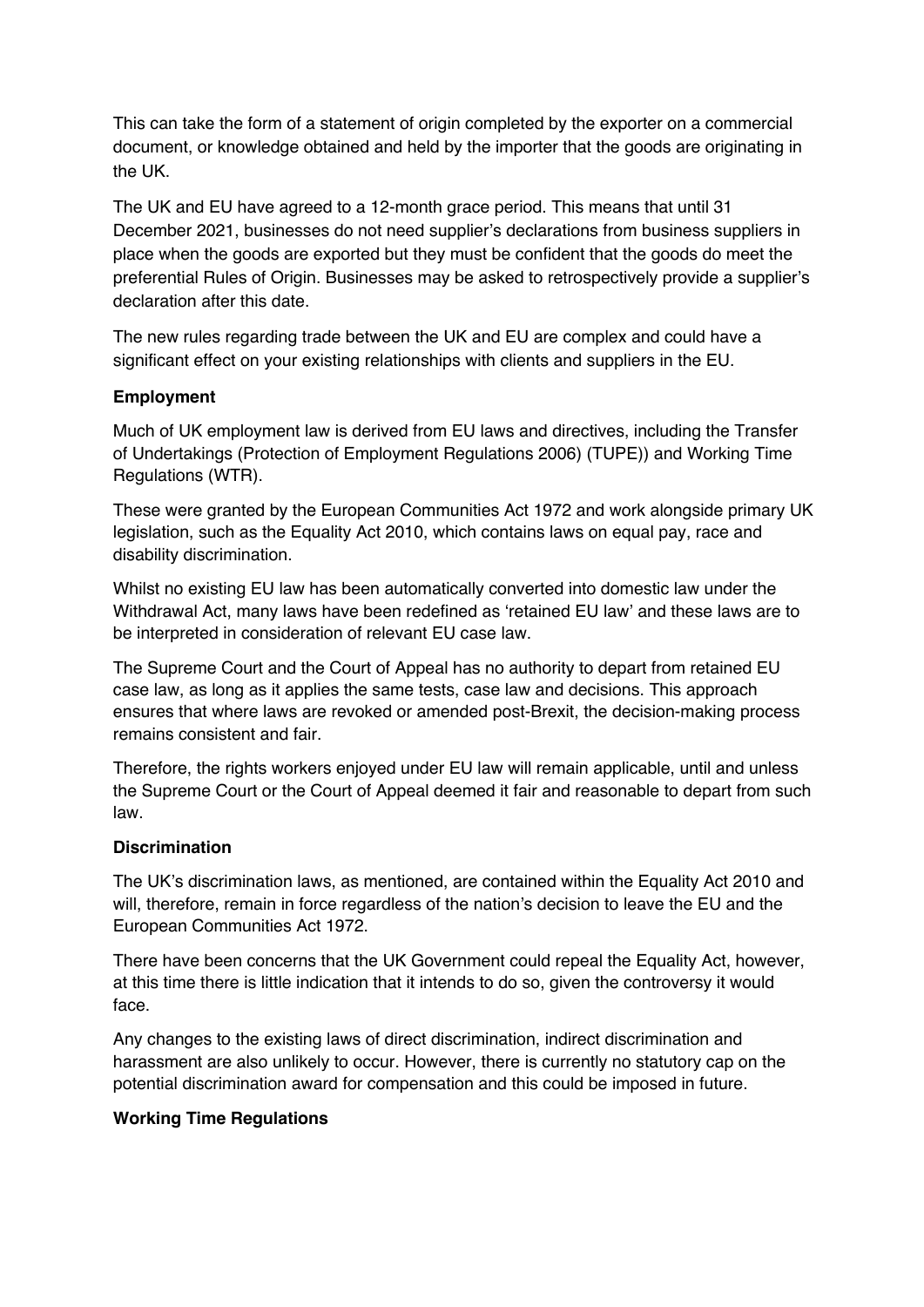Much of the legislation under Working Time Regulations, including the right to statutory paid holiday, the right to rest periods, the limit to a 48-hour average working week form key health and safety legislation for many employees and workers in the UK.

Working Time Regulations are predominantly derived from EU Law and like the rules regarding discrimination, there are concerns that a future Government could repeal them. It is understood that at this time the Government has requested a review of the regulations, but has said that it intends to maintain the high standards of workers' rights.

Amendments could be made in the name of increasing flexibility and lowering the cost of employment, including reversing some of the decisions of the EU on the calculation of holiday pay and right to holiday during periods of sickness absence, which have been problematic for some UK employers.

### **TUPE and Redundancy**

Trade Union and Labour (Consolidation) Act 1992 contains much of the UK's laws on collective redundancy consultations, which impose onerous obligations on employers who are proposing to dismiss more than 20 employees in one establishment.

The collective redundancy consultations are found in the Trade Union and Labour (Consolidation) Act 1992 and impose some onerous obligations on employers. There are also similar obligations to consult with employees in a TUPE transfer.

The removal of these obligations will face resistance from the trade unions. However, the UK may now look to water down these obligations post-Brexit.

At this time, it seems unlikely that UK employment law will change drastically as a result of the UK's departure from the EU. In the post-Brexit era, much of the EU-derived employment legislation will remain applicable in the UK, while longer-term the Government may attempt to tweak some of the legislation in an attempt to make it more employer-friendly.

#### **Workers from outside the UK**

The end of the transition period also signifies the end of the free movement agreement between the EU and the UK. This means that steps need to be taken to retain existing talent or recruit new talent where the employee is an EU citizen.

Employers should check whether existing employees from EU member states need to apply to the settlement scheme.

A person is eligible for settled status if:

- they started living in the UK by 31 December 2020; and
- have lived in the UK for a continuous five-year period.

Five years' continuous residence means that for five years in a row they have been in the UK, the Channel Islands or the Isle of Man for at least six months in any 12-month period.

If they do not have five years' continuous residence when they apply, they'll usually get presettled status. To get this they must have started living in the UK by 31 December 2020 and can stay in the UK for a further five years.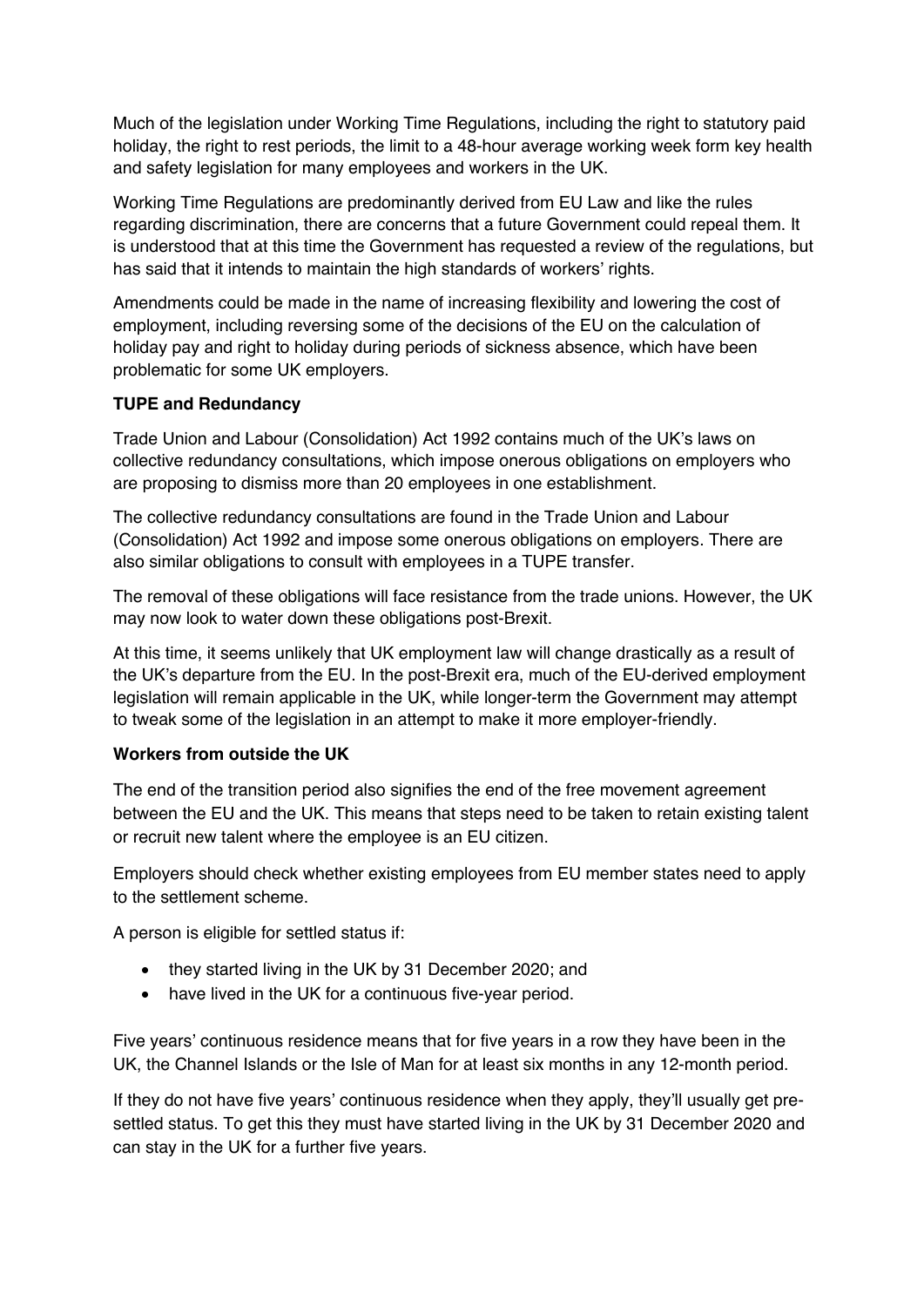They can then apply to change this to settled status once they have five years' continuous residence.

Some EU citizens may be able to stay in the UK without applying – for example, Irish citizens or those with indefinite leave to remain.

The deadline for applying for settled status is 30 June 2021. Businesses wishing to retain EU citizens may wish to help employees to prepare the necessary application.

## **Frontier Workers**

The Citizens' Rights (Frontier Workers) (EU Exit) Regulations 2020 allow European Economic Area (EEA) and Swiss Citizen 'frontier workers' to remain employed in the UK, as long as they continued in their employment up to 31 December 2020, this includes selfemployed individuals.

Unless a person has exceptional circumstances for not returning to the UK, an individual is not considered to be a permanent resident in the UK when:

'They have been present in the UK for less than 180 days in a 12-month period immediately before that day, or

- They have returned to their country of residence at least:
- Once in the six-month period immediately before that day, or
- Twice in the 12-month period immediately before that day.'

If any of the above points apply, the worker is not entitled to remain in the UK and will be asked to leave, under the Immigration Act 1971 (unless the person works in public policy, public security or public health).

If the individual meets the above conditions, they have a right to remain in the UK, but they must produce a 'frontier worker permit' and a valid identity document.

Frontier work permits are valid for five years, after which period if the worker wishes to remain in the UK, they must apply for 'settlement status'.

#### **Recruiting EU citizens**

After the transition period, you can still recruit EU citizens but you will need to apply for permission and obtain the necessary visas.

To recruit workers from outside of the UK in the skilled worker category in future, you will need to demonstrate that:

- They speak English at the required level;
- They have a job offer from a Home Office licensed sponsor;
- The job offer is at the required skill level of RQF3 or above (equivalent to A level); and
- They'll be paid at least £25,600 or the 'going rate' for the job offer, whichever is higher.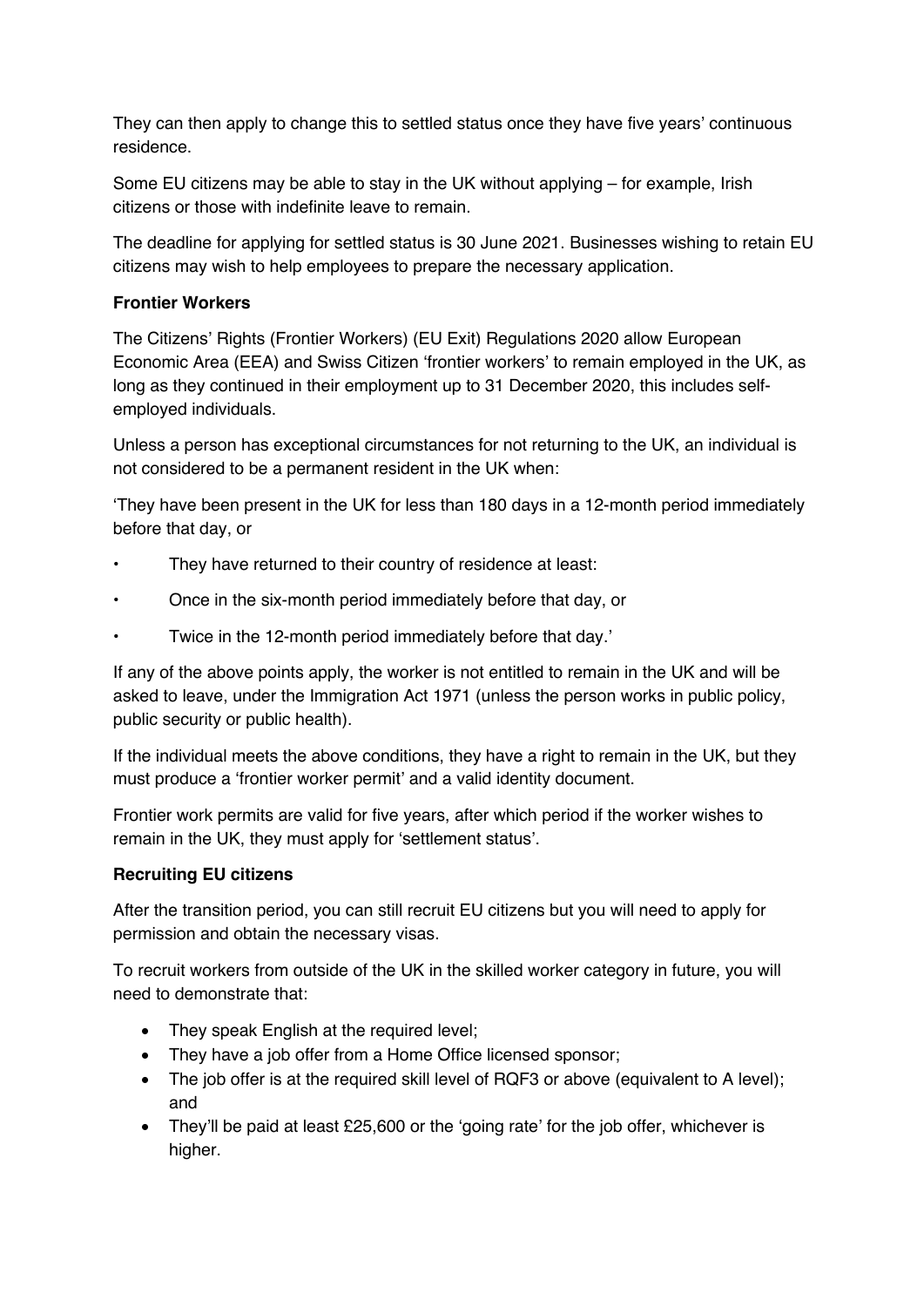If the job pays less than £25,600 (but no less than £20,480), the applicant may still be able to apply for permission by 'trading' points on specific characteristics against their salary.

This new system will not apply to EEA or Swiss citizens already employed in the UK, as they can use the EU settlement scheme.

To become a Home Office licensed sponsor, you must apply online and do the following:

- Check that your business is eligible;
- Choose the type of licence you wish to apply for, which will depend on what type of work you want to sponsor;
- Decide who will manage the sponsorship within the business; and
- Pay a fee.

You will be given a licence rating and be able to issue certificates of sponsorship if you have jobs that are suitable for sponsorship.

This will remain valid for four years as long as you check that your foreign workers have the necessary skills, qualifications or professional accreditations to do their job and keep copies of documents showing this.

You must only assign certificates of sponsorship to workers when the job is suitable for sponsorship and tell the UK Visas and Immigration (UKVI) service if your sponsored workers are not complying with the conditions of their visa.

The visa rules are not straightforward and it is strongly advised that you seek professional advice.

#### **Impact on overseas business travel**

From 1 January 2021, there are new rules to travel to the EU, or Switzerland, Norway, Iceland or Liechtenstein.

Under these new requirements, UK nationals will need a visa if they want to stay in the EU for more than 90 days in a 180-day period.

European Health Insurance Cards remain valid until their expiry date and the plan outlined in the agreement is to replace these with a UK Global Health Insurance Card.

A person does not need an International Driver's Permit to drive in the EU as a UK citizen as long as they have a valid UK licence.

Should you or any representatives of your business need to travel to the EU in future you may need to consider the following:

- Check your passport
- Get travel insurance that covers your healthcare
- Check you have the right driving documents
- Tell HMRC you'll be working in the EU
- Check whether you'll need to pay social security contributions in the country you're working in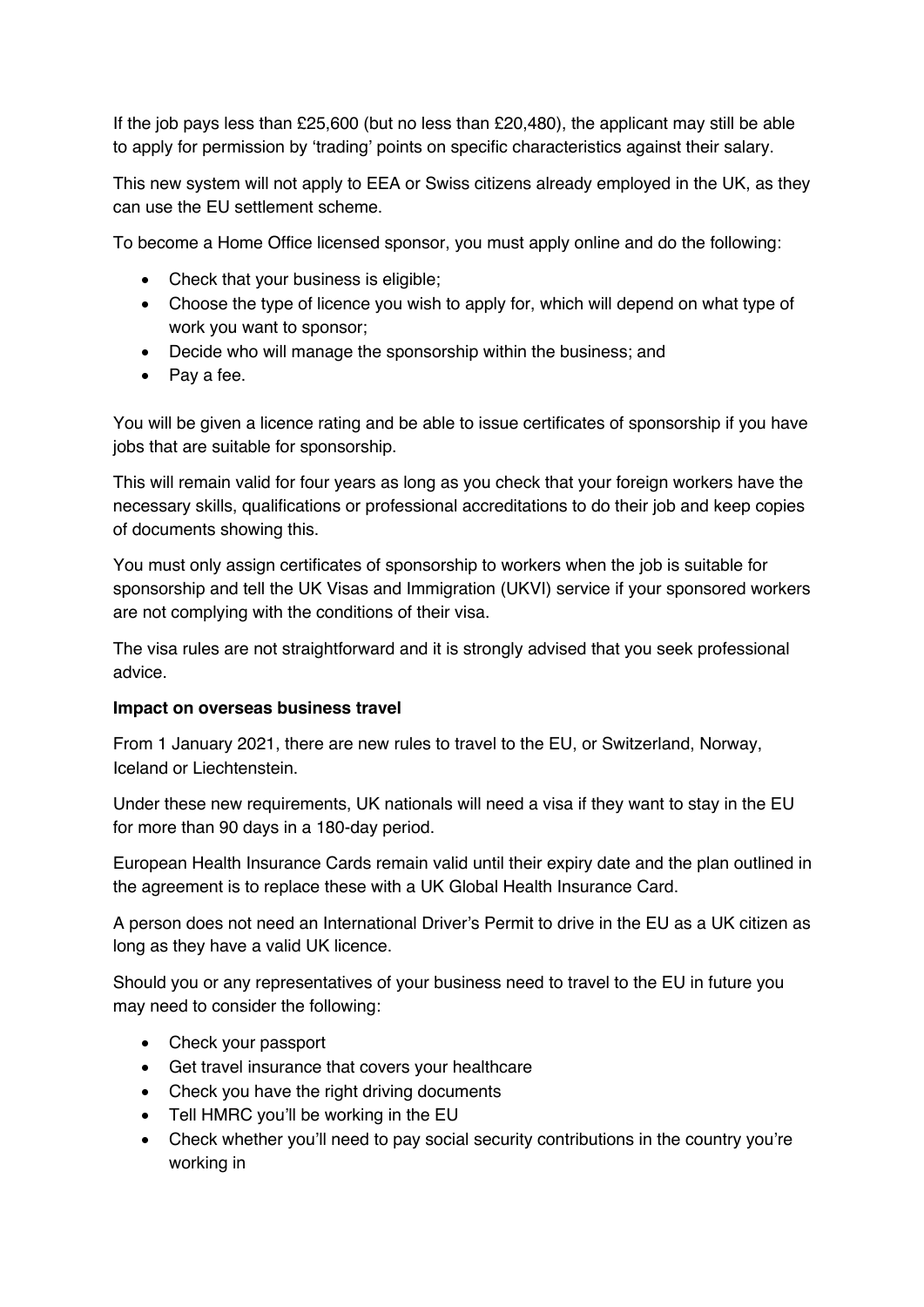- Check whether you need indemnity insurance for your employees
- Check you've got the right documentation to take goods to the EU.

### **Personal data**

The Brexit trade agreement reached by the UK Government has provided good news for the future of EU-UK personal data transfers, essentially stating that personal data may flow freely between the UK and Europe after 31 December 2020.

The agreement also stresses that individuals have a right to the protection of personal data and privacy and, to quote a line in the agreement, that "high standards in this regard contribute to trust in the digital economy and to the development of trade."

The EU has agreed to a period of four months, extendable by a further two months, in which data can be exchanged in the same way it is now, as long as the UK makes no changes to its rules on data protection.

After this period ends, the data rules are likely to remain relatively unchanged, as UK businesses will need to comply with UK data protection law, which is enshrined in the Data Protection Act 2018.

Looking ahead, businesses will also need to comply with any changes to EU GDPR if they offer goods or services to monitor the behaviour of individuals in the EEA or have branches or offices in the EEA.

Businesses should still consider their current compliance documentation and whether it needs to be updated or revised to deal with changes resulting from Brexit, including a review of data protection impact assessments, records of processing activities, privacy policies and agreements relating to the transfer of personal data.

## **Disputes**

If an individual or corporate entity is in a dispute with another party in the European Union and a case is brought it is important to understand where proceedings take place and how rulings will be enforced.

#### **Jurisdiction**

If the legal proceedings commenced before 31 December 2020 the position remains the same as before the Brexit transition period.

Generally, this means jurisdiction will be reserved to the state identified in any exclusive jurisdiction clause in the agreement. In agreements with non-exclusive jurisdiction, English common law rules will apply.

A party may typically have proceedings brought against them in the state in which they are domiciled or in the courts of the member state where the performance of the contractual obligation took place.

Where new proceedings commence from 1 January 2021, the rules may change. Prior to the end of the transition period, the Government expressed its consent for Great Britain, Northern Ireland and Gibraltar to be bound by the 2005 Hague Convention on the Choice of Court, which it acceded to on 1 January 2021.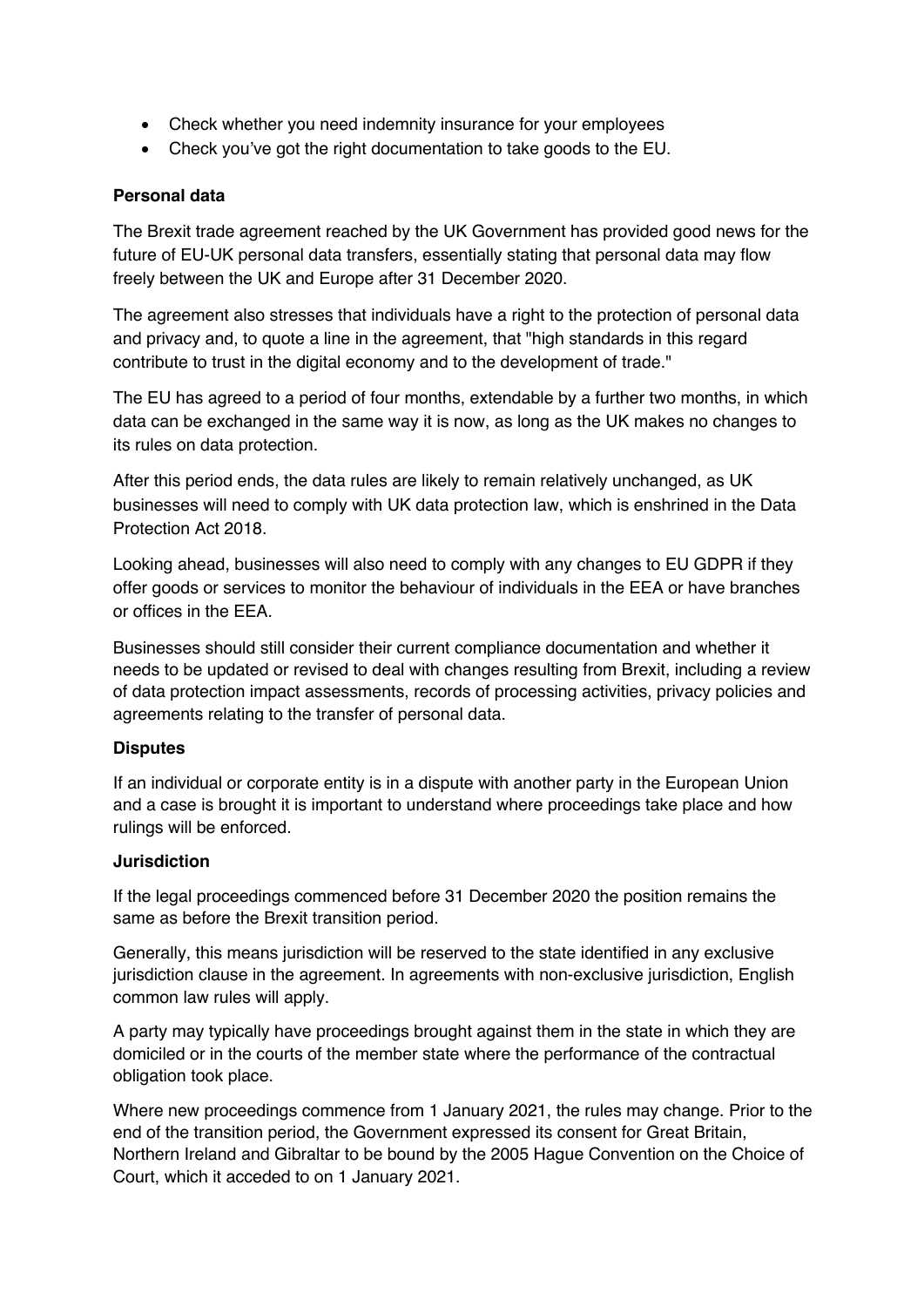Currently, this convention bounds all EU member states by the same rules and means that courts in Great Britain and Northern Ireland must recognise exclusive jurisdiction clauses in agreements in the event that the agreements are entered into on or after January 2021.

The position on agreements entered into between 1 October 2015 and 31 December 2020 is less straightforward, as the UK acceded to the Hague Convention as a member of the EU on 1 October 2015.

Whether EU courts will recognise the UK's membership of the Hague Convention for the period it was an EU member is not entirely clear, but guidance from the European Commission suggests that the courts of the EU should not.

### **Enforcement**

Where a judgement was obtained in England and Wales or one of the remaining member states of the EU before 31 December 2020 then it remains enforceable as before and the process for enforcement in the EU will remain a straightforward process.

However, enforcement of judgments in the EU obtained after 31 December 2020 is less certain.

In instances where an agreement is subject to a non-exclusive or no jurisdiction clause, there is no agreement on enforcement after the transition period, and as such, enforcement of judgments from 1 January 2021 will depend on local law in the jurisdiction where enforcement is sought.

To try and clarify this process, the UK has applied to accede to the Lugano Convention, which would make enforcement broadly similar to how it is presently.

There is, however, an issue in that accession to the Lugano Convention requires the unanimous consent of existing members, and the remaining EU member states have not, to date, given that consent for the UK to join it.

In instances where an agreement is subject to an exclusive jurisdiction clause, the Hague Convention will ease the enforcement of a judgment in other jurisdictions within the EU, although the issue on the period between 1 October 2015 and 31 December 2020 still requires clarity.

## **Arbitration**

There is growing interest in the use of international arbitration as a means of dispute resolution following Brexit, as the enforcement of arbitral awards are made under the New York Convention, which is unaffected by Brexit.

Arbitration, therefore, may offer a lower-risk option which parties may wish to consider, either when negotiating dispute resolution provisions in new contracts or where a dispute arises post-Brexit.

## **Corporate**

Much of the UK's corporate law is derived primarily from UK legislation and is, therefore, relatively unaffected by the UK's departure from the EU and its laws and directives.

However, where a business has a cross-border relationship with the EU there may be issues that they need to consider.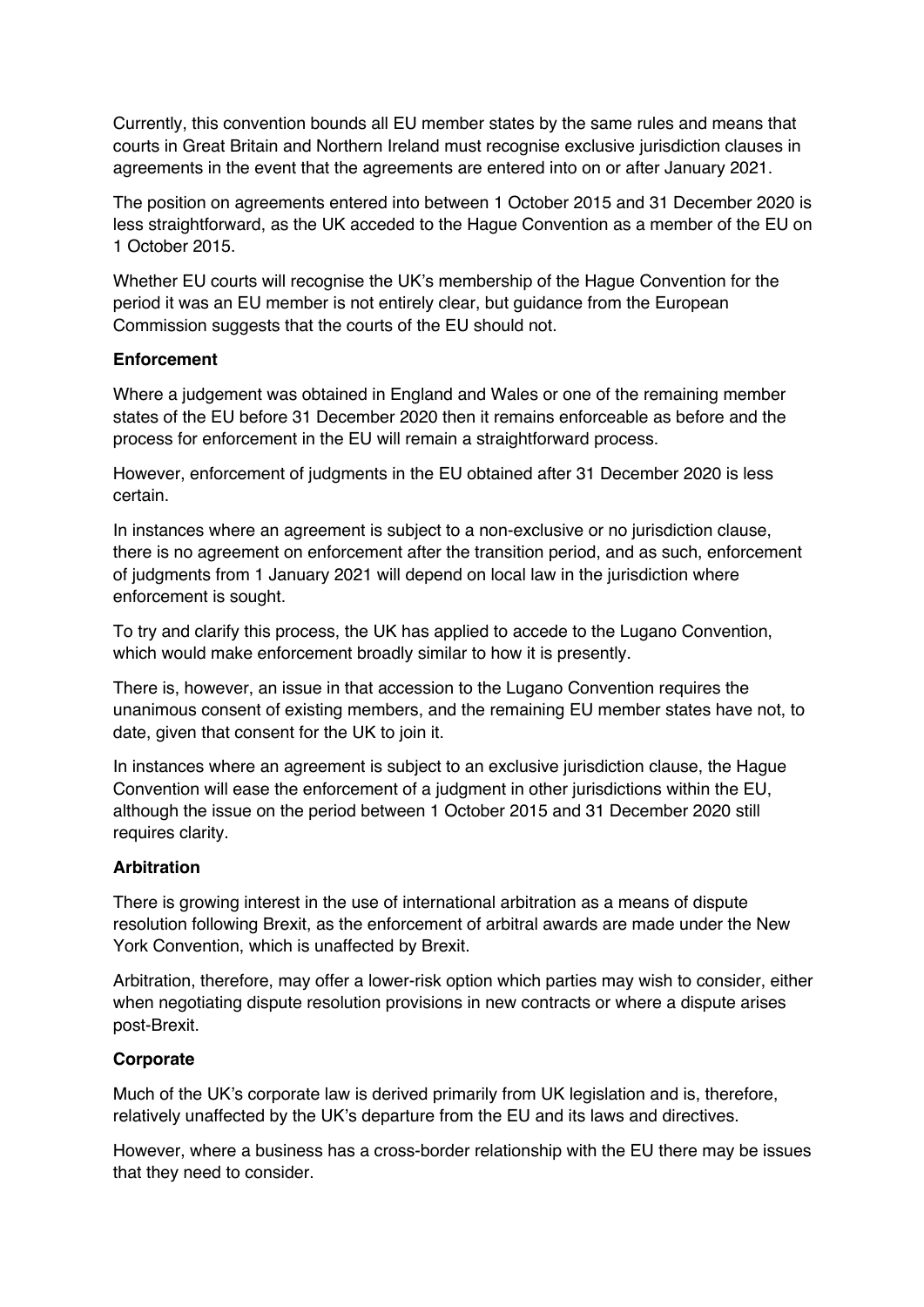### **Subsidiaries**

It is not uncommon for overseas businesses to establish a subsidiary or business in the UK to act as a bridge to trade with other EU member states.

Now that the UK has agreed a free trade deal with Europe, this may still continue to be the case, but new rules on tariff-free trade under the Rules of Origin, Import VAT and immigration may mean that some overseas businesses choose to relocate to other EU member states.

However, before doing so it is worth considering that EEA companies with registered UK branches now need to supply additional information to Companies House and register for VAT in the UK. Furthermore, exemptions, particularly in relation to the filing of their accounts, will no longer be available.

These companies will also need to make additional trading disclosures in their correspondence and on their websites.

#### **UK companies**

From 1 January 2021, UK incorporated companies have become third-country companies, which means that their legal personality and limited liability status will no longer be recognised automatically by EU member states.

Despite this change, in many cases, a company's legal personality and limited liability may still be recognised in accordance with each member state's national law or international law treaties.

Businesses need to consider the impact of this change on a state-by-state basis and they should consider incorporating a local entity and transferring their business to a suitable EU entity through a cross-border merger or take other steps to localise their operations.

UK companies with branches in other EU members states will also no longer benefit from favourable rules applicable to branches of other EU incorporated companies and will be subject to the third country company rules.

#### **Mergers**

Under the Cross-Border Mergers Directive and associated UK domestic regulations, mergers of EEA companies were allowable, as long as the merger includes at least one UK company and at least one company from another EEA member state.

While the UK was an EU member state and during the Brexit transition period, a merger which met the jurisdictional thresholds for notification to the European Commission under the EU Merger Regulation (EUMR) also didn't face scrutiny from any EU member state national merger control authorities, whether in the UK or elsewhere in the EU.

This so-called 'one-stop-shop' was beneficial to merging companies as it avoided having to make multiple filings in different EU jurisdictions.

Since the end of the Brexit transition period, UK companies no longer benefit from the Cross-Border Mergers Directive or the EUMR and therefore, corporate groups looking to undertake a European cross-border merger must consider how this can be achieved.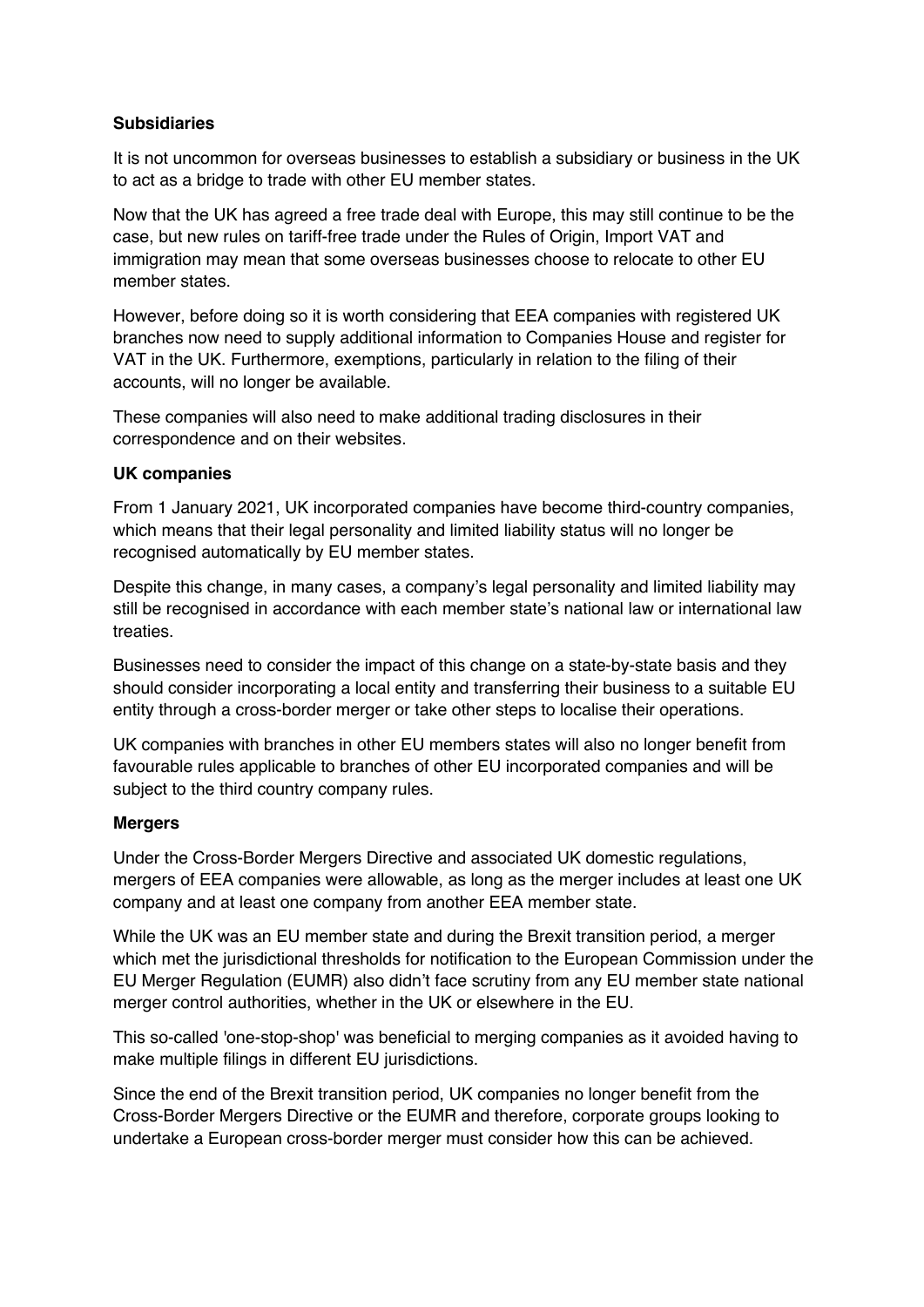For mergers announced or agreed after 31 December 2020, UK turnover will no longer be relevant when assessing whether a merger is caught by the EUMR and the EU Commission has confirmed that it is not proposing to make any changes to the EUMR thresholds.

While fewer mergers are caught by the EUMR, it is still likely that merging parties will have to seek parallel clearance in a number of different EU member states, as well as, potentially, the UK.

#### **The impact on UK cross-border insolvency**

Under the new trade framework and the prior Withdrawal Agreement, the rules under which insolvencies are managed across borders between the EU and UK, and insolvency practitioners are recognised have now changed.

#### **Management of assets in cross-border cases**

The terms of the Withdrawal Agreement ensure that the existing EU rules, contained in the EU Insolvency Regulation, will continue to apply where cross-border insolvency proceedings commenced before the end of the transition period on 31 December 2020.

In these ongoing cases, UK insolvency practitioners retain the legal authority to deal with assets located in any of the EU member states other than Denmark, without requiring further authorisation from local courts or other authorities.

This agreement also remains in place for insolvencies commenced in EU member states before the end of 2020, which will continue to be automatically recognised in the UK, allowing EU insolvency practitioners to deal with the insolvent's assets that are located in the UK.

However, for any new cases commenced from 1 January 2021 the EU Insolvency Regulation no longer apply.

The effect of this is that from this date on recognition and enforcement of UK insolvency proceedings in EU countries, and the insolvency practitioner's ability to deal with assets there will depend upon each nation's laws regarding non-EU insolvencies.

A review of the rules from different EU member states suggests that the level of assistance made available to UK insolvency practitioners now varies between each jurisdiction and in many cases insolvency practitioners may need to seek prior approval from the appropriate courts or authorities in each nation before dealing with assets.

New insolvency proceedings opened on or after 1 January 2021 in an EU member state can be recognised in the UK under the 2006 Cross-Border Insolvency Regulations and the Cross-border Insolvency Regulations (Northern Ireland).

These regulations contain the UK's implementation of the United Nations Commission on International Trade Law (UNCITRAL) Model Law on Cross-Border Insolvency, which already applies in respect of insolvency proceedings commenced outside of the UK and EU.

However, recognition of overseas insolvency proceedings under the Cross-Border Insolvency Regulations must be done via a court application, during which a judge will consider various factors, such as where the insolvent is based to determine whether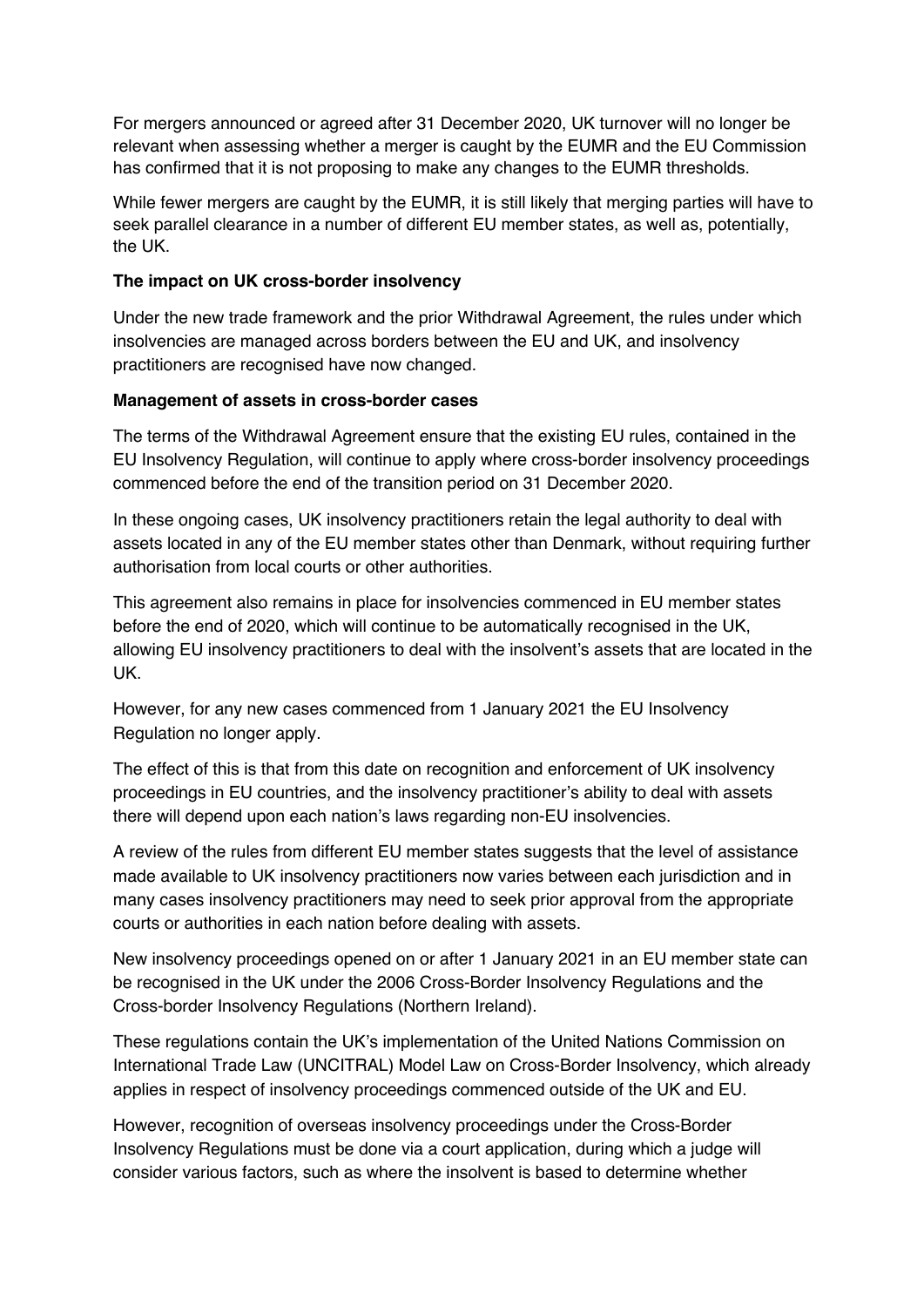recognition is appropriate, and to decide what assistance will be provided to overseas insolvency practitioners.

### **Opening new insolvency proceedings**

From 1 January 2021, the opening of insolvency proceedings in the UK is no longer restricted by the EU Insolvency Regulation.

Under the previous regulations, insolvency proceedings could only be opened in the UK where the insolvent's "centre of main interests" (COMI) was in the UK.

The effect of this was that if the insolvent entity has an establishment in the UK then only secondary or territorial insolvency proceedings could be opened in some cases.

The new rules mean that insolvency proceedings can still be opened in the UK where the COMI is the UK, or if the insolvent entity has an establishment.

However, in addition, insolvency proceedings can be opened under any of the other grounds for opening insolvency proceedings that are set down in UK law. A small part of the EU Insolvency Regulation has been preserved in UK law for this purpose.

Under these rules, however, the order or other declaration opening the insolvency proceedings must specify whether those proceedings are:

- COMI proceedings (i.e. the centre of main interests is in the UK, which would previously have led to the opening of main proceedings);
- Establishment proceedings (where the COMI is outside of the UK but the insolvent has an establishment in the UK, previously resulting in secondary or territorial proceedings); or
- Proceedings to which the EU Insolvency Regulation as it has effect in the law of the United Kingdom, does not apply (and one of the UK's other grounds for the opening of insolvency proceedings has been relied upon).

## **Claims for redundancy payments**

The Insolvent Employers Directive guarantees an employees' redundancy-related pay, should an employer become insolvent.

Where an employer has employees in multiple jurisdictions, the country responsible in relation to a given employee is usually the one in which the employee 'works or habitually works'.

Where a company that enters insolvency in an EU member state has a factory in the UK, the Insolvency Service's Redundancy Payments Service will make statutory redundancy payments to the factory employees from the National Insurance Fund, according to these rules.

The same previously applied but in reverse for EU companies that enter into insolvency in the UK, in which case the EU member state would make payments to the factory employees under its guarantee arrangements.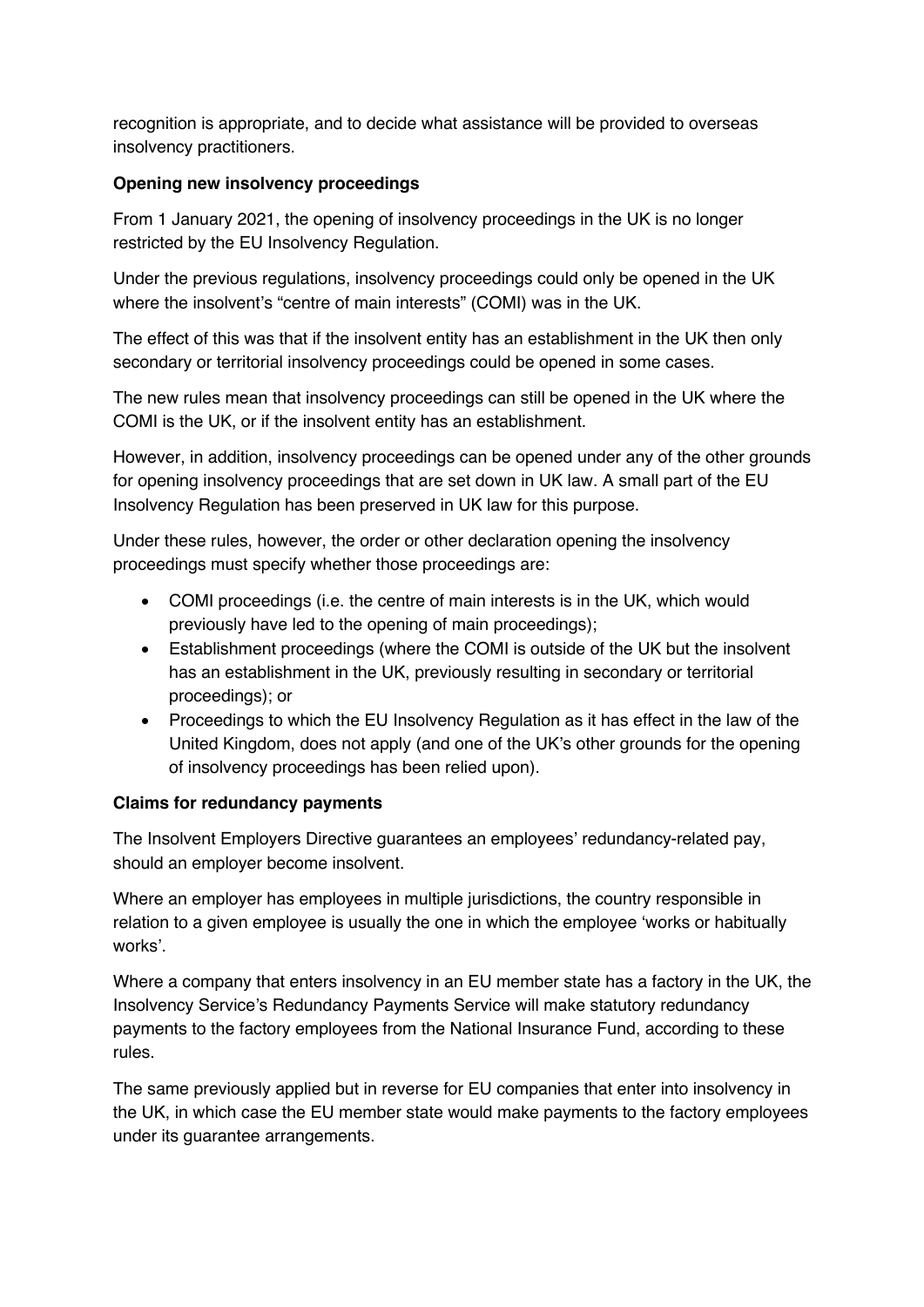However, as the EU Directive no longer applies to UK insolvencies, from 1 January 2021, employees of insolvent UK companies working in EU member states may not be covered by those countries' guarantee arrangements.

Further clarity is expected on this in future and, in some cases, it may depend for example, on how the Directive has been transposed into each country's national law and any changes that are subsequently made.

### **Recognition of insolvency practitioner qualifications**

Several EU Directives no longer apply to UK insolvency practitioners from 1 January 2021 that allowed their professional qualifications to be recognised in member states, permitting them to act in respect of insolvency proceedings opened in other countries.

Insolvency professionals who have relied on these former provisions, or wish to continue to rely on their UK qualification, may need to have that qualification officially recognised to work (even on a temporary or occasional basis) in the European Economic Area (EEA) or Switzerland.

This will need to be done via the appropriate regulator in each country where work is to be carried out.

For now, a temporary system is in place in the UK, which reduces the obligations placed on recognised professional bodies in respect of EU insolvency practitioners. This allows EU insolvency practitioners to provide services on a "temporary and occasional" basis.

Any future authorisation of EU practitioners in this way will be at the discretion of the recognised professional body and subject to the full requirements for authorisation under UK law.

With this being the case, those seeking or working on cross-border insolvency will need to think about who to instruct and their relevant recognition in each member state.

The rules related to cross-border insolvency are complex and have only become further complicated by the UK's new position and relationship with the EU.

If you need assistance with cross-border insolvency matters you should seek the support of an experienced legal team, which has existing connections with advisers overseas.

#### **Family and relationships**

From 1 January 2021, EU and English Family Law have changed, requiring cases to make reference to national laws and non-EU international law.

#### **Divorce**

Jurisdiction under the previous rules, prior to 1 January 2021, was governed by Brussels II. This has largely been replicated to fit into the new UK national law. However, a new addition is that sole domicile is now grounds on its own for the jurisdiction of divorce using the courts of England and Wales.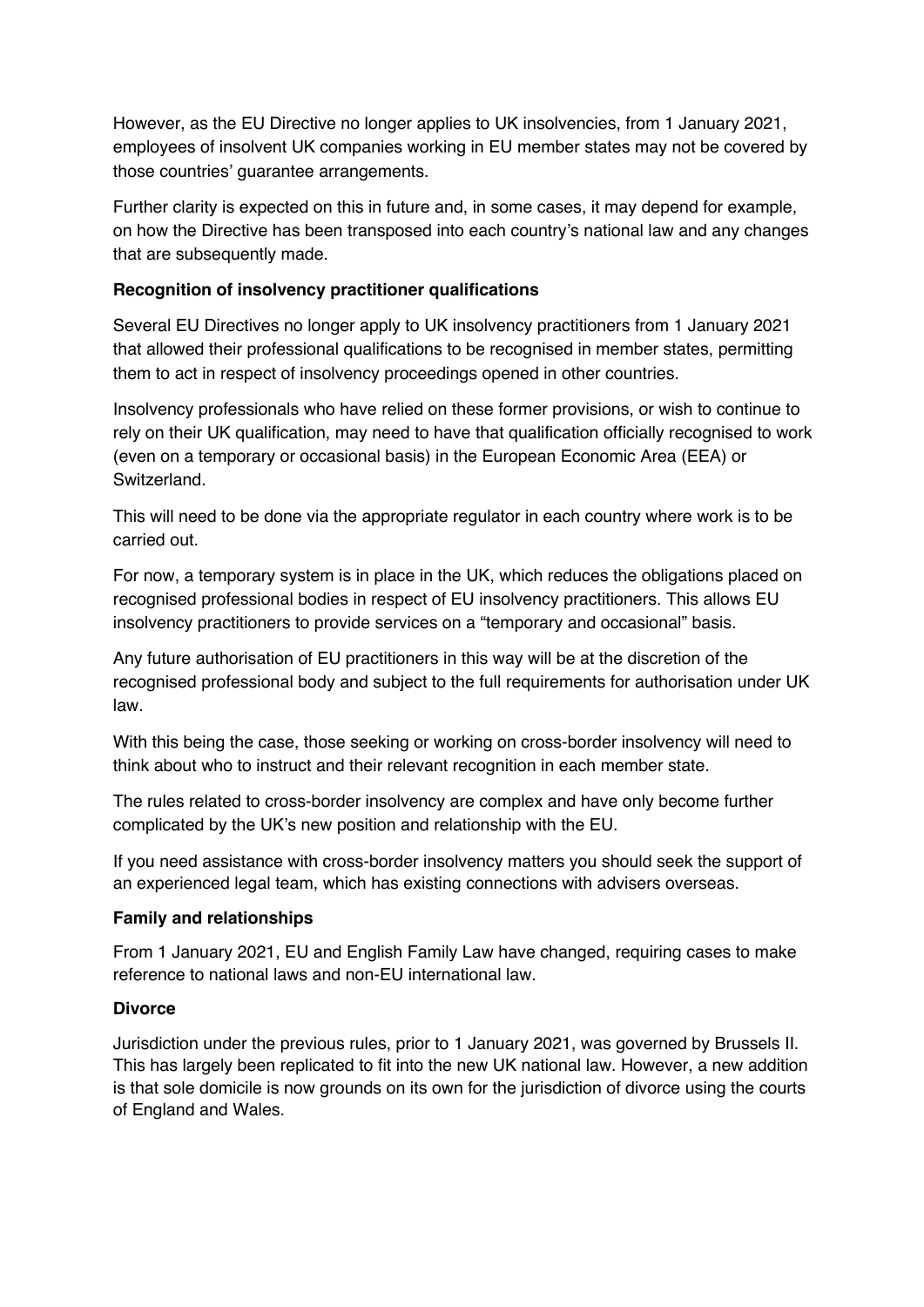Under the previous rules, divorces were automatically recognised around the EU via Brussels II, therefore, if you applied for a divorce before the transition date then your divorce will continue with the same EU governed law.

However, if you apply for divorce after the transition then the new rules apply, which state that divorce will be governed by the national law of the country in which an application is made.

Another key change in divorce applies to circumstances in which there may be competing divorce proceedings between England and Wales and another EU country.

Under the previous rules, the party who lodged the divorce petition first in time secured their chosen jurisdiction. This rule now no longer applies and the chosen forum for the divorce will be based on identifying the country to which parties have the "closest connection".

#### **Maintenance**

Where a spousal maintenance claim has been made alongside a divorce it will use the same jurisdiction used in the divorce. This is enshrined the Maintenance Regulation (EU Council Regulation No.4/2009), which deals with maintenance obligations between family members, separated/divorced spouses and those relating to child maintenance.

This ensures that a court order for maintenance made in one EU member state is recognised and enforceable in other EU member states.

These regulations will remain in place for all ongoing cases post-31 December 2020. However, new cases commencing after 1 January 2021 will now rely instead on domestic legislation and the 2007 Hague Maintenance Convention.

Those making a new application or further applications to a previous maintenance matter, twill have to do so under a different process subject to the domestic law of each state.

For child maintenance arrangements, the UK's final departure from the EU means that parties will need to consider a reciprocal enforcement maintenance order in each state if they want it to be recognised and enforced.

Cases that have been recognised by the relevant court in an EU country before the end of the transition period should not be affected.

#### **Children**

Where an existing order in place regarding the care of children that was made prior to the 31 December 2020 this should not be affected. The same is true of proceedings in relation to children that are ongoing from before the transition date.

However, if you make a new or further application in an existing case, then new rules will apply. Private children matters will have jurisdiction based on national law and will, therefore, follow the habitual residence of the child for all future cases.

#### **Here to help**

If you require assistance with any matters related to Brexit, be it trade disputes, jurisdictional issues, enforcement of existing orders or problems related to employee, we are here to help.